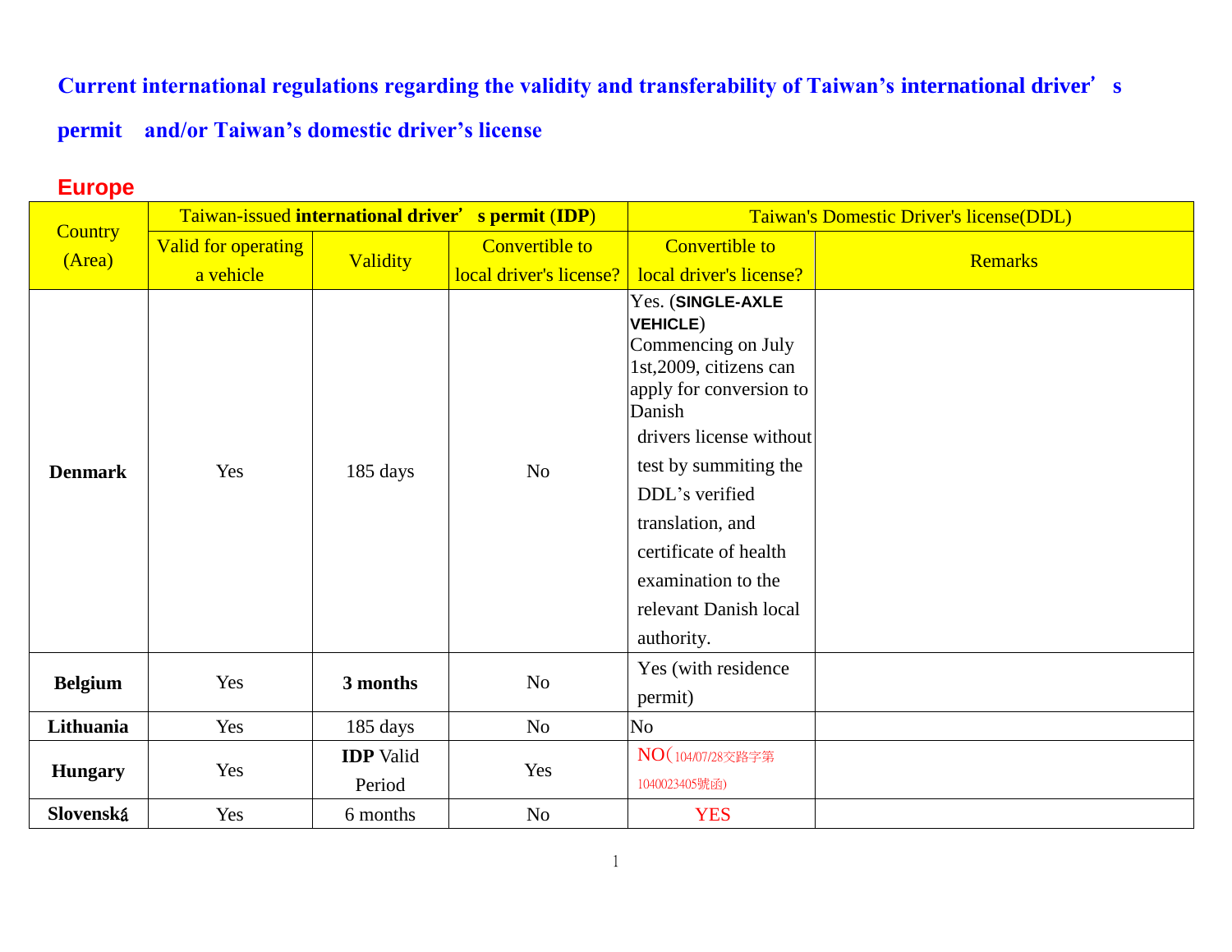|                          |                                  |                  | Taiwan-issued international driver' s permit (IDP) |                                                  | Taiwan's Domestic Driver's license(DDL)        |
|--------------------------|----------------------------------|------------------|----------------------------------------------------|--------------------------------------------------|------------------------------------------------|
| <b>Country</b><br>(Area) | Valid for operating<br>a vehicle | Validity         | <b>Convertible to</b><br>local driver's license?   | <b>Convertible to</b><br>local driver's license? | <b>Remarks</b>                                 |
| republika                |                                  |                  |                                                    |                                                  |                                                |
| <b>Spain</b>             | Yes                              | 6 months         | N <sub>o</sub>                                     | No                                               |                                                |
|                          |                                  | <b>IDP</b> Valid | N <sub>o</sub>                                     | N <sub>o</sub>                                   | Holders of DL issued by an EC-member nation    |
| <b>Greece</b>            | Yes                              | Period           |                                                    |                                                  | can drive in Greece.                           |
| Latvia                   | Yes                              | 185 days         | N <sub>o</sub>                                     | N <sub>o</sub>                                   |                                                |
|                          |                                  |                  | N <sub>o</sub>                                     | YES(2017.5.12)                                   |                                                |
|                          |                                  |                  |                                                    | Surrender of the                                 |                                                |
| Poland                   | Yes                              | 6 months         |                                                    | <b>Applicant's Existing</b>                      |                                                |
|                          |                                  |                  |                                                    | driver's license $106.4.28 \; \text{\&}$         |                                                |
|                          |                                  |                  |                                                    | 路字第 1060012870 號                                 |                                                |
|                          |                                  |                  | N <sub>o</sub>                                     |                                                  | One with residence permit can convert his/her  |
| <b>France</b>            | Yes                              | 1 year           |                                                    | Yes                                              | Taiwan's DDL, which has been translated and    |
|                          |                                  |                  |                                                    |                                                  | verified by Bureau de Representation de Taipei |
|                          |                                  |                  |                                                    |                                                  | en France, to the French general license       |
|                          |                                  |                  |                                                    |                                                  | without test within 1 year after entry.        |
|                          |                                  |                  |                                                    |                                                  | The Finnish government published               |
|                          |                                  |                  |                                                    |                                                  | Communiqué No. 1116 on Dec. 18, 2002           |
|                          |                                  |                  |                                                    |                                                  | agreeing on the recognition of Taiwan's DDL    |
|                          | Yes(SINGLE-AXLE                  |                  |                                                    | Yes(SINGLE-AXLE                                  | and on mutual conversion of driver's licenses  |
| <b>Finland</b>           | <b>VEHICLE)</b>                  | 24 months        |                                                    | <b>VEHICLE)</b>                                  | for small passenger vehicles commencing Jan.   |
|                          |                                  |                  | N <sub>o</sub>                                     |                                                  | 1, 2003. According to Item 4 of Article 50 of  |
|                          |                                  |                  |                                                    |                                                  | the Traffic Regulations, commencing Jan. 1,    |
|                          |                                  |                  |                                                    |                                                  | 2003, holders of drivers licenses officially   |
|                          |                                  |                  |                                                    |                                                  | issued by the Finnish                          |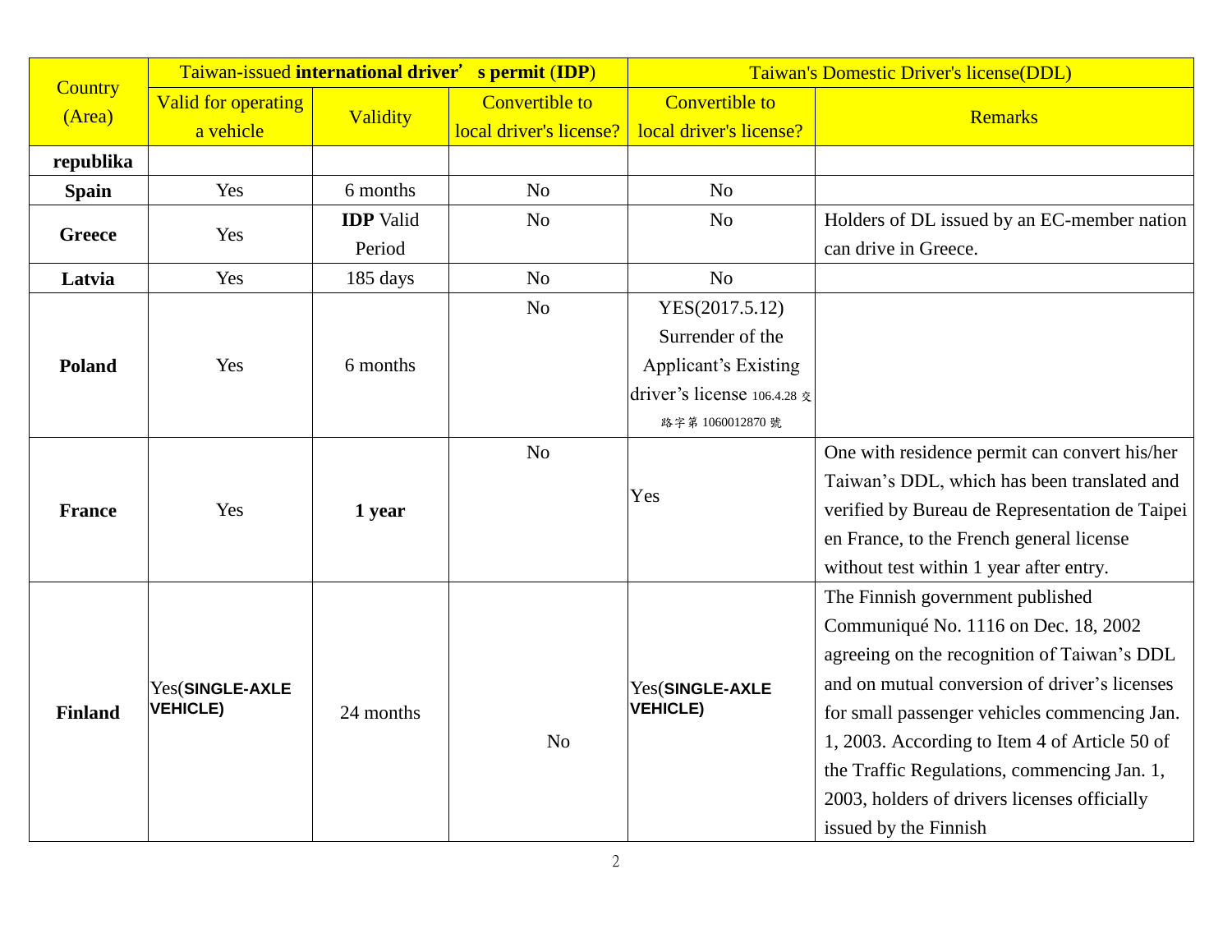|                          | Taiwan-issued international driver'                                                         |          | s permit (IDP)                                   | Taiwan's Domestic Driver's license(DDL)                                                                                                                                                        |                                                                                                                                                                                                                                                                                                                                                                                                                                                                                                                                                                                                                                                                                                                                                                                                     |  |
|--------------------------|---------------------------------------------------------------------------------------------|----------|--------------------------------------------------|------------------------------------------------------------------------------------------------------------------------------------------------------------------------------------------------|-----------------------------------------------------------------------------------------------------------------------------------------------------------------------------------------------------------------------------------------------------------------------------------------------------------------------------------------------------------------------------------------------------------------------------------------------------------------------------------------------------------------------------------------------------------------------------------------------------------------------------------------------------------------------------------------------------------------------------------------------------------------------------------------------------|--|
| <b>Country</b><br>(Area) | Valid for operating<br>a vehicle                                                            | Validity | <b>Convertible to</b><br>local driver's license? | <b>Convertible to</b><br>local driver's license?                                                                                                                                               | <b>Remarks</b>                                                                                                                                                                                                                                                                                                                                                                                                                                                                                                                                                                                                                                                                                                                                                                                      |  |
|                          |                                                                                             |          |                                                  |                                                                                                                                                                                                | government for small passenger vehicles may<br>convert to general drivers licenses for the same<br>class of cars without test pursuant to the<br>principle of equality and reciprocation; also,<br>according to Article 55 of the same regulation,<br>holders of valid international driver's                                                                                                                                                                                                                                                                                                                                                                                                                                                                                                       |  |
|                          |                                                                                             |          |                                                  |                                                                                                                                                                                                | <b>permit</b> issued by the Finnish government are<br>allowed to drive in Taiwan.                                                                                                                                                                                                                                                                                                                                                                                                                                                                                                                                                                                                                                                                                                                   |  |
| <b>UK</b>                | Yes (SINGLE-AXLE<br><b>VEHICLE)</b><br>Carry a valid<br>driver's license<br>And a valid IDP | 1 year   | N <sub>o</sub>                                   | Application to<br>of Guernsey, the<br>Bailiwick of Jersey and<br>the 1sle of Man.<br>(Surrender of the<br><b>Applicant's Existing</b><br>driver's license)<br>(110.12.29 交路字第<br>1100038627 號) | YES(Class $B$ , $B$ 1, $B$ + $E$ , $P$ ) 1. If the driving licence has been lost, stolen or<br>damaged, please provide instead a "Certificate<br>Gibraltar, the Bailiwick of Entitlement" issued by the DVLA within six<br>months prior to the date of application.<br>2. Verification process: the Motor Vehicles<br>Office will send your UK driving licence,<br>supporting documentation and DVLA "check<br>code" to Taiwan's Directorate General of<br>Highways (DGH), who will liaise with the<br>Taipei Representative Office in the UK (TRO)<br>to verify the validity of the UK driving licence.<br>The verification process typically takes at least<br>5-7 working days. "Check Code" issued by the<br>DVLA via GOV.UK (please generate a check<br>code yourself using our online service |  |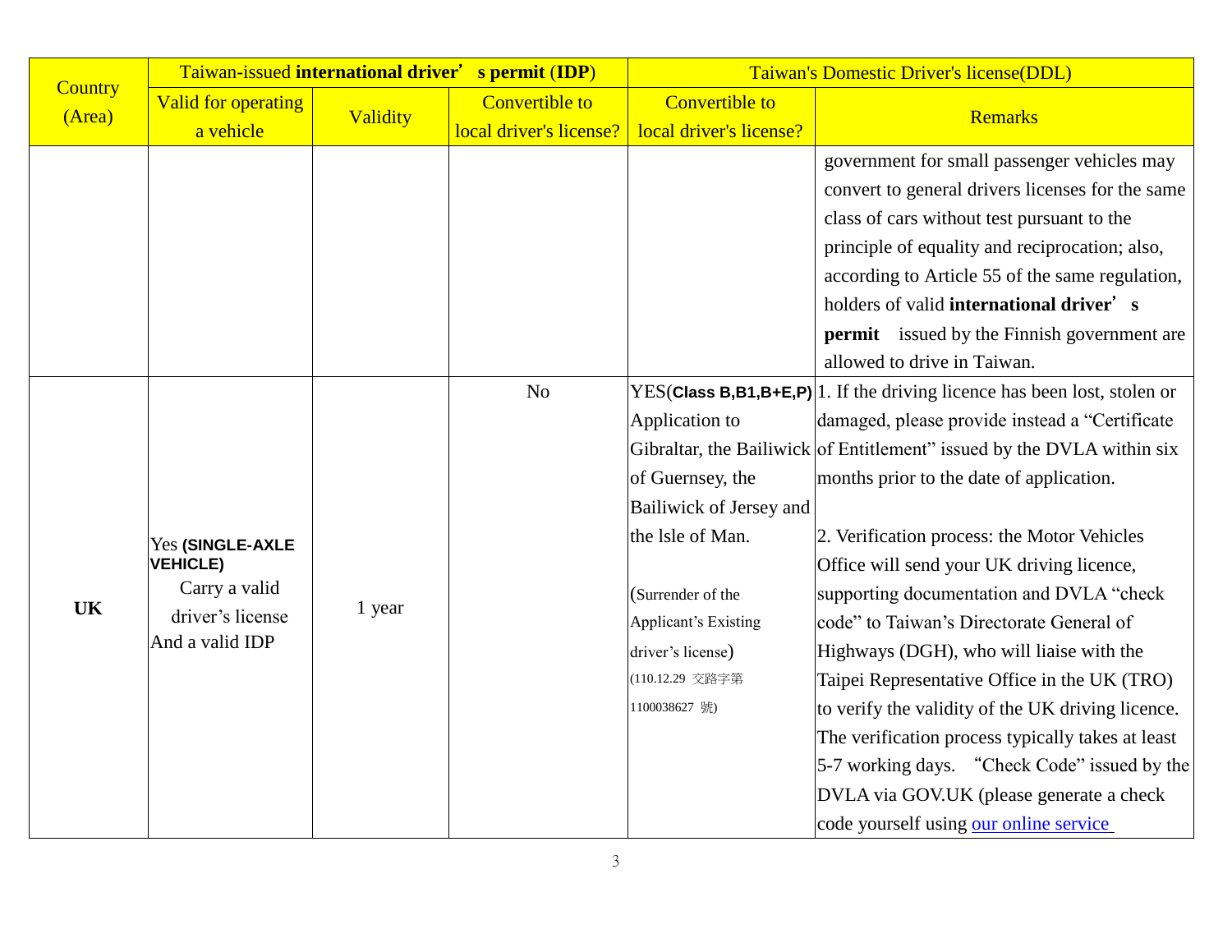|                          | Taiwan-issued international driver' s permit (IDP) |                  |                         | Taiwan's Domestic Driver's license(DDL) |                                                                                                                                                                                                                                                                              |  |
|--------------------------|----------------------------------------------------|------------------|-------------------------|-----------------------------------------|------------------------------------------------------------------------------------------------------------------------------------------------------------------------------------------------------------------------------------------------------------------------------|--|
| <b>Country</b><br>(Area) | <b>Valid for operating</b>                         | Validity         | <b>Convertible to</b>   | <b>Convertible to</b>                   | <b>Remarks</b>                                                                                                                                                                                                                                                               |  |
|                          | a vehicle                                          |                  | local driver's license? | local driver's license?                 |                                                                                                                                                                                                                                                                              |  |
|                          |                                                    |                  |                         |                                         | (https://www.gov.uk/view-driving-licence), and                                                                                                                                                                                                                               |  |
|                          |                                                    |                  |                         |                                         | print out the licence information summary                                                                                                                                                                                                                                    |  |
|                          |                                                    |                  |                         |                                         | which includes the check code. You will need to                                                                                                                                                                                                                              |  |
|                          |                                                    |                  |                         |                                         | enter your driving licence number, National                                                                                                                                                                                                                                  |  |
|                          |                                                    |                  |                         |                                         | Insurance number and registered postcode. The                                                                                                                                                                                                                                |  |
|                          |                                                    |                  |                         |                                         | process will take about 5 minutes to complete.)                                                                                                                                                                                                                              |  |
|                          |                                                    |                  |                         |                                         | 3. Collection: once the documentation has been<br>verified, the local Motor Vehicles Office will<br>inform you of the result and issue a Taiwan<br>driving licence for collection. Your UK licence<br>will be returned to the DVLA for you as<br>required by UK legislation. |  |
| <b>Norway</b>            | Yes(SINGLE-AXLE<br><b>VEHICLE)</b>                 | 3 months         | N <sub>o</sub>          | N <sub>o</sub>                          | Taiwan's DDL along with verified translation<br>can be used for 3 months.                                                                                                                                                                                                    |  |
|                          |                                                    | <b>IDP</b> Valid | N <sub>o</sub>          | N <sub>o</sub>                          |                                                                                                                                                                                                                                                                              |  |
| <b>Czech Rep</b>         | Yes                                                | Period           |                         |                                         |                                                                                                                                                                                                                                                                              |  |
| <b>Vatican</b>           |                                                    |                  | N <sub>o</sub>          |                                         | As the Vatican is within Italy, any application                                                                                                                                                                                                                              |  |
|                          |                                                    | N <sub>o</sub>   |                         | Yes                                     | related matters are processed and approved by                                                                                                                                                                                                                                |  |
|                          |                                                    |                  |                         |                                         | the Italian government, and all Italian laws are                                                                                                                                                                                                                             |  |
|                          |                                                    |                  |                         |                                         | applicable.                                                                                                                                                                                                                                                                  |  |
| <b>Netherlands</b>       | Yes                                                | 185 days         | N <sub>o</sub>          | Yes (Taiwan's DDL                       | One with residence permit                                                                                                                                                                                                                                                    |  |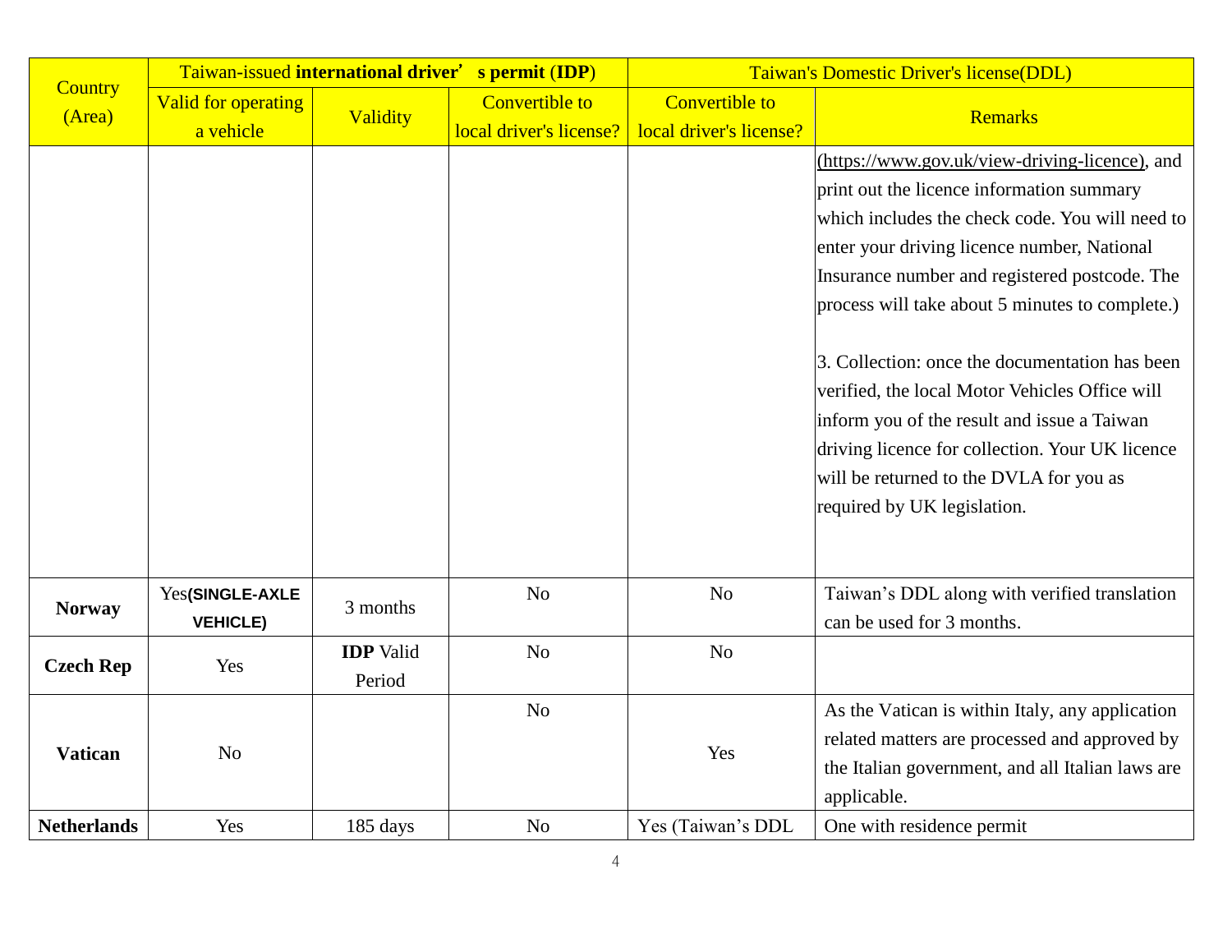|                          | Taiwan-issued international driver' s permit (IDP) |                  |                         | Taiwan's Domestic Driver's license(DDL) |                                                     |
|--------------------------|----------------------------------------------------|------------------|-------------------------|-----------------------------------------|-----------------------------------------------------|
| <b>Country</b><br>(Area) | <b>Valid for operating</b>                         | Validity         | <b>Convertible to</b>   | <b>Convertible to</b>                   | <b>Remarks</b>                                      |
|                          | a vehicle                                          |                  | local driver's license? | local driver's license?                 |                                                     |
|                          |                                                    |                  |                         | can be used for 185                     | can convert Taiwan's DDL of general small           |
|                          |                                                    |                  |                         | days after entering                     | passenger cars without test to the Netherland's     |
|                          |                                                    |                  |                         | Netherlands)                            | general driver's license by submitting the          |
|                          |                                                    |                  |                         |                                         | Taiwan DDL translation, verified by Taipei          |
|                          |                                                    |                  |                         |                                         | Representative Office in the Netherlands,           |
|                          |                                                    |                  |                         |                                         | within 6 months after entry.                        |
|                          |                                                    |                  |                         |                                         | Foreigner who has household registration and        |
|                          |                                                    |                  |                         |                                         | residence permit in Slovenia, can carry a valid     |
| <b>Slovenia</b>          | Yes                                                | Carry a valid    |                         |                                         | driver's license issued by their government,        |
|                          |                                                    | driver's license | N <sub>o</sub>          | NO (104/07/28 交路字第                      | under the principle of reciprocity, to operate the  |
|                          |                                                    | And a valid      |                         | 1040023405 號函)                          | vehicle stated on the license for 1 year since the  |
|                          |                                                    | <b>IDP</b>       |                         |                                         | beginning date of the household registration.       |
|                          |                                                    |                  |                         |                                         | After the expiration date, one should replace       |
|                          |                                                    |                  |                         |                                         | the driver's license to the Slovenian DDL.          |
| <b>Austria</b>           | Yes                                                |                  | N <sub>o</sub>          | N <sub>o</sub>                          |                                                     |
| <b>Estonia</b>           | NO                                                 |                  | N <sub>o</sub>          | N <sub>o</sub>                          |                                                     |
|                          |                                                    |                  |                         |                                         | Recognition does not apply where the licence        |
|                          |                                                    |                  |                         |                                         | issued by Taiwan was granted in exchange for a      |
| <b>Ireland</b>           |                                                    |                  |                         |                                         | licence or permit issued by another country, other  |
|                          | Yes                                                |                  |                         |                                         | than by Ireland or a country with whom Ireland      |
|                          |                                                    |                  |                         |                                         | exchanges licences. Currently the Finland, France,  |
|                          |                                                    | 1 year           | N <sub>o</sub>          | Yes                                     | Germany, Greece, Hungary, Italy, Latvia, Lithuania, |
|                          |                                                    |                  |                         | Surrender of the                        | Luxembourg, Netherlands, Malta, Poland, Portugal.,  |
|                          |                                                    |                  |                         | <b>Applicant's Existing</b>             | Slovak Republic, Slovenia, Spain, Sweden, United    |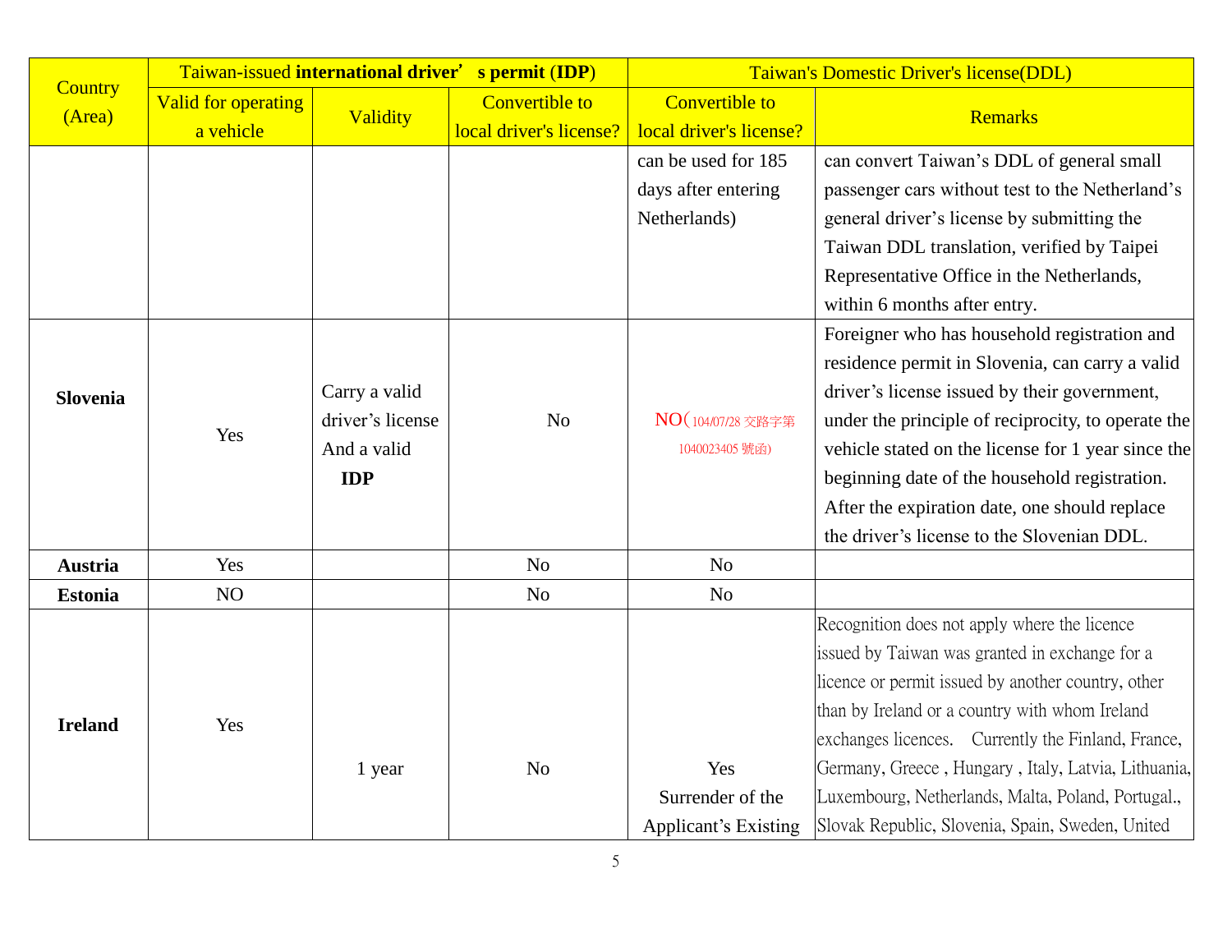|                    | Taiwan-issued international driver' |          | s permit (IDP)          | Taiwan's Domestic Driver's license(DDL) |                                                      |  |
|--------------------|-------------------------------------|----------|-------------------------|-----------------------------------------|------------------------------------------------------|--|
| <b>Country</b>     | <b>Valid for operating</b>          | Validity | <b>Convertible to</b>   | <b>Convertible to</b>                   | <b>Remarks</b>                                       |  |
| (Area)             | a vehicle                           |          | local driver's license? | local driver's license?                 |                                                      |  |
|                    |                                     |          |                         | driver's license                        | Kingdom, Australia, Gibralter, Iceland, Isle of Man, |  |
|                    |                                     |          |                         |                                         | Japan, Jersey, Liechtenstein, New Zealand,           |  |
|                    |                                     |          |                         |                                         | Norway, South Africa, South Korea, and Switzerland.  |  |
|                    | Yes(SINGLE-AXLE                     |          |                         |                                         | The Swiss government agreed on the                   |  |
|                    | <b>VEHICLE)</b>                     |          |                         |                                         | recognition, commencing Aug. 1, 2007, of             |  |
| <b>Switzerland</b> | Carry a valid                       | 1 year   | N <sub>o</sub>          | Yes                                     | Taiwan's DDL and on the mutual test-free             |  |
|                    | driver's license                    |          |                         |                                         | conversion of drivers licenses for motorcycles       |  |
|                    | And a valid <b>IDP</b>              |          |                         |                                         | (Class A2) and small vehicles (Class B).             |  |
|                    | Yes(SINGLE-AXLE                     | 1 year   | N <sub>o</sub>          |                                         |                                                      |  |
| <b>Sweden</b>      | <b>VEHICLE)</b>                     |          |                         | N <sub>o</sub>                          |                                                      |  |
|                    |                                     |          |                         |                                         |                                                      |  |
|                    |                                     |          |                         | Yes(SINGLE-AXLE                         |                                                      |  |
|                    |                                     | 1 year   | N <sub>o</sub>          | <b>VEHICLE</b> )                        | One with residence permit which is valid for         |  |
| <b>Italy</b>       | Yes                                 |          |                         | Surrender of the                        | over 1 year can convert his Taiwan's DDL to          |  |
|                    |                                     |          |                         | <b>Applicant's Existing</b>             | local license without test.                          |  |
|                    |                                     |          |                         | driver's license                        |                                                      |  |
|                    |                                     |          |                         |                                         | Holders of a valid driver's license                  |  |
|                    |                                     |          |                         |                                         | officially issued by the Portuguese government       |  |
|                    |                                     |          |                         |                                         | can apply the Taiwan's general license for the       |  |
| Portugal           | Yes                                 | 6 months | N <sub>o</sub>          | Yes                                     | same class of vehicles without written test;         |  |
|                    |                                     |          |                         |                                         | regulation on the road traffic safety regarding      |  |
|                    |                                     |          |                         |                                         | the license verification and its Chinese             |  |
|                    |                                     |          |                         |                                         | translation should be followed as well.              |  |
| <b>Germany</b>     | Yes(SINGLE-AXLE                     | 6 months |                         | Yes $(B, BE)$                           | Taiwan's drivers licenses along with German          |  |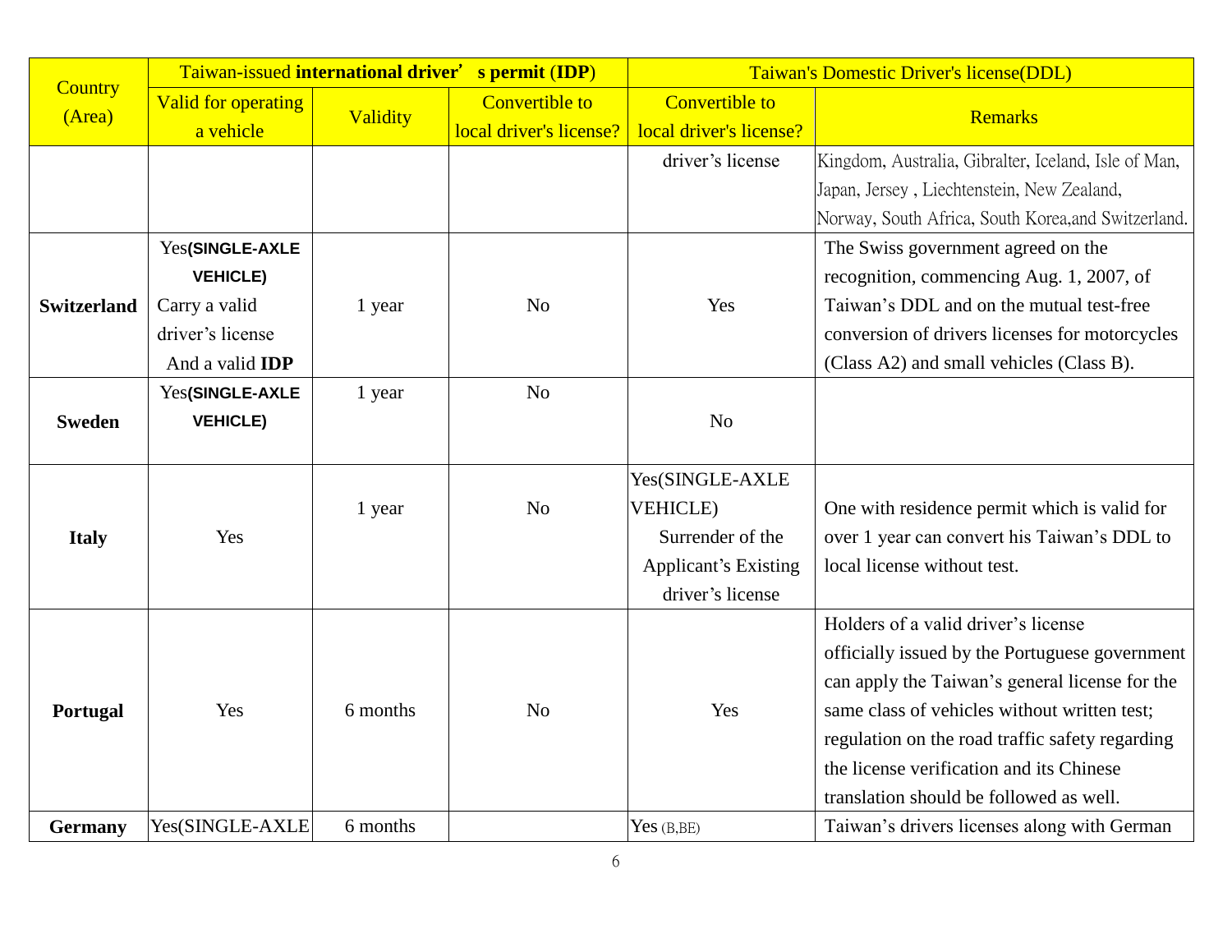| <b>Country</b> |                                  |             | Taiwan-issued international driver' s permit (IDP) | Taiwan's Domestic Driver's license(DDL)          |                                                 |
|----------------|----------------------------------|-------------|----------------------------------------------------|--------------------------------------------------|-------------------------------------------------|
| (Area)         | Valid for operating<br>a vehicle | Validity    | <b>Convertible to</b><br>local driver's license?   | <b>Convertible to</b><br>local driver's license? | <b>Remarks</b>                                  |
|                | <b>VEHICLE</b> )                 |             |                                                    | Surrender of the                                 | ADAC or AVD in German translation can be        |
|                |                                  |             |                                                    | <b>Applicant's Existing</b>                      | used for 6 months. In case of use longer than 6 |
|                |                                  |             |                                                    | driver's license                                 | months, one can apply for an extension of 6     |
|                |                                  |             |                                                    | (109.1.8交路字第1090000517號)                         | months if he can provide the motor vehicle      |
|                |                                  |             | No                                                 |                                                  | supervision agency with proof that he will not  |
|                |                                  |             |                                                    |                                                  | remain in Germany for more than 12 months,      |
|                |                                  |             |                                                    |                                                  | to achieve a total 12-month use.                |
|                |                                  |             |                                                    | Yes (one can apply for                           |                                                 |
|                |                                  |             |                                                    | the conversion from                              |                                                 |
|                |                                  |             | No                                                 | Taiwan's DDL to a                                |                                                 |
|                |                                  |             |                                                    | Luxembourgish                                    |                                                 |
|                |                                  |             |                                                    | license                                          |                                                 |
|                |                                  |             |                                                    | from the                                         |                                                 |
|                |                                  |             |                                                    | Luxembourgish                                    |                                                 |
|                |                                  |             |                                                    | Ministry of                                      |                                                 |
| Luxembourg     | Yes                              | 3<br>months |                                                    | Transportation                                   |                                                 |
|                |                                  |             |                                                    | within 1 year after                              |                                                 |
|                |                                  |             |                                                    | entry, and, if                                   |                                                 |
|                |                                  |             |                                                    | approved, the                                    |                                                 |
|                |                                  |             |                                                    | Taiwan's DDL should                              |                                                 |
|                |                                  |             |                                                    | hand in to the                                   |                                                 |
|                |                                  |             |                                                    | Luxembourgish                                    |                                                 |
|                |                                  |             |                                                    | Ministry of                                      |                                                 |
|                |                                  |             |                                                    | Transportation                                   |                                                 |